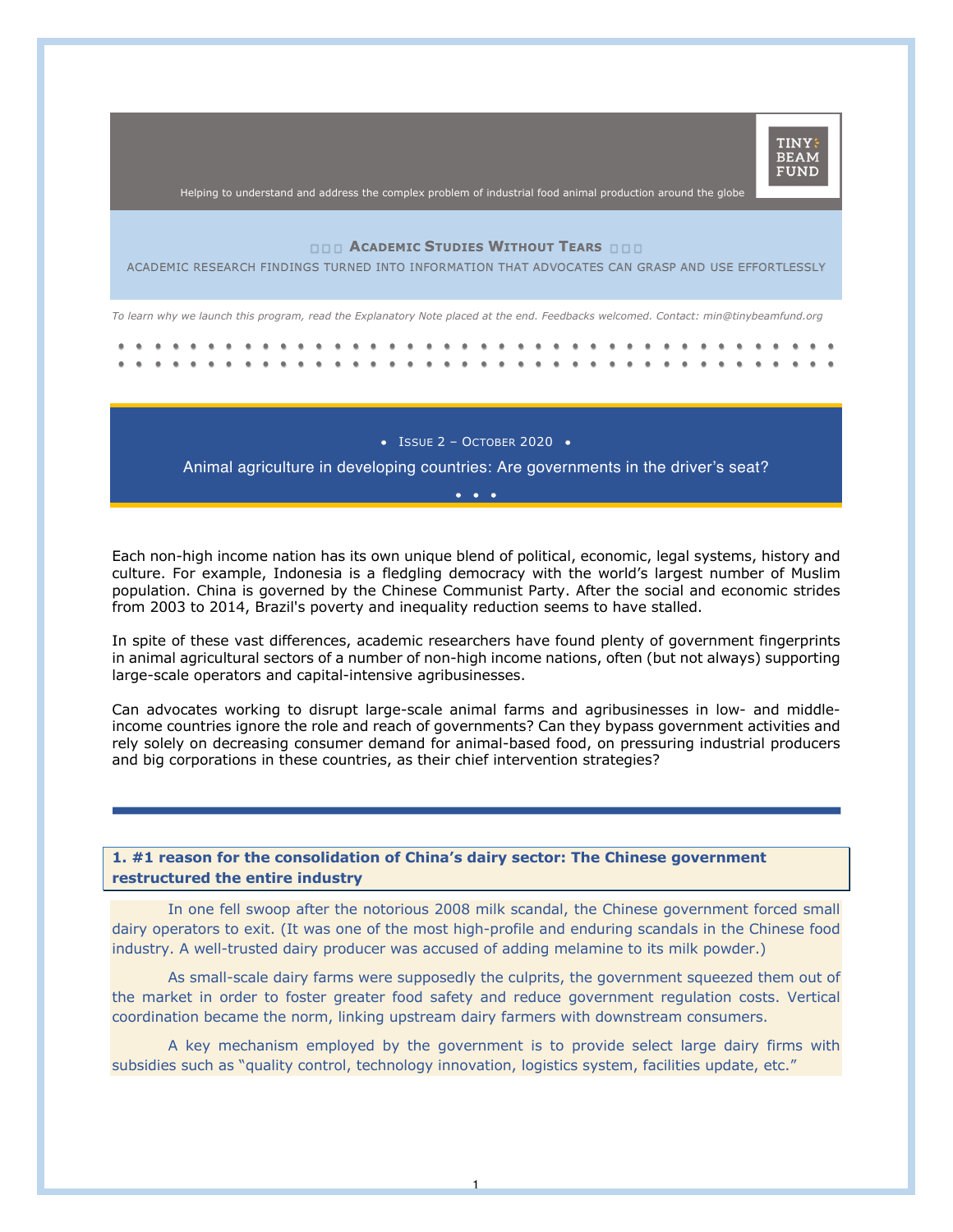A bit more info:

- "The number of large dairy firms had dropped from 815 to 638 from 2008 to 2015, while the top 20 firms' productions and sales are more than half of the total industry (Ministry of Agriculture, 2016). The large gets larger. Particularly on the fluid milk, the top three players' (Yili, Mengniu, and Bright Dairy) outputs account for >60% market share in 2016. . . .'
- "China owns the third largest dairy industry in the world, following the USA and India. . . . Compared to that in 2000, the production of dairy products in 2015 is almost tripled (292%) (National Bureau of Statistics of China, 2018) in which fluid milk increased by 65.3% from 2008 to 2015 (Ministry of Agriculture, 2016). This trend would not be stagnant or reverse in the near future."

Chen, Yuquan, and Xiaohua Yu. "Do Subsidies Cause a Less Competitive Milk Market in China?" *Agricultural Economics* 50, no. 3 (2019): 303–314. doi: 10.1111/agec.12485

## **2. Export and trade in animal food products ranks high in the to-do list of some developing countries' governments**

• • •

Often one of the key reasons why large-scale production of food animals develops in a middleincome country is because its government is eager to promote export and transnational trade in the animal-based food it produces.

Government representatives are essential participants in such trade. They occupy important seats at the negotiation table as well as perform a myriad of functions to facilitate the trade.

Brazil's beef trade with China is a good example. The Brazilian agricultural attaché stationed at the Brazil embassy in Beijing, and the director of the Brazilian Trade and Investment Promotion Agency (Apex-Brasil) which has both governmental and private ties, are indispensable in the Sino-Brazil beef trade. And this is a significant trade: Brazil supplied 30% (165,619 tonnes) of China's total beef imports for 2016.

Susanne, Antônio Domingos Padula, Julio Otávio Jardim Barcellos, Guilherme Pumi, Shudong Zhou, and Funing Zhong. "The Role of Distance on International Commerce: The Impact on Sino-Brazilian Beef Trade." *Journal of Agribusiness in Developing and Emerging Economies* 8, no. 4 (November 5, 2018): 693–711. doi: 10.1108/JADEE-04-2017-0041

• • •

**3. Were "progressive" and "left-wing" governments in Latin America great at curbing the power of large agribusinesses in their countries?** (e.g. government of presidents Lula 2003-2010 and Dilma Rousseff 2011-2016)

The short answer: "No. Not at all."

To rein in ag-giants, there must be land reform that addresses the foundation on which the *agronegócio* /agribusiness is built. (Land reform has been for decades – and continues to be – one of the most contentious issues in Latin America. Large latifundio estates remain in the hands of a few. Social movements' struggle for land reform and a fundamental change to the unjust agrarian system that plagues Latin America is legendary.)

Not only do democratic, left-wing governments not carry out genuine land reform, they actively encourage the expansion of livestock production by agribusinesses in a bid to turn their countries into global agricultural powerhouses.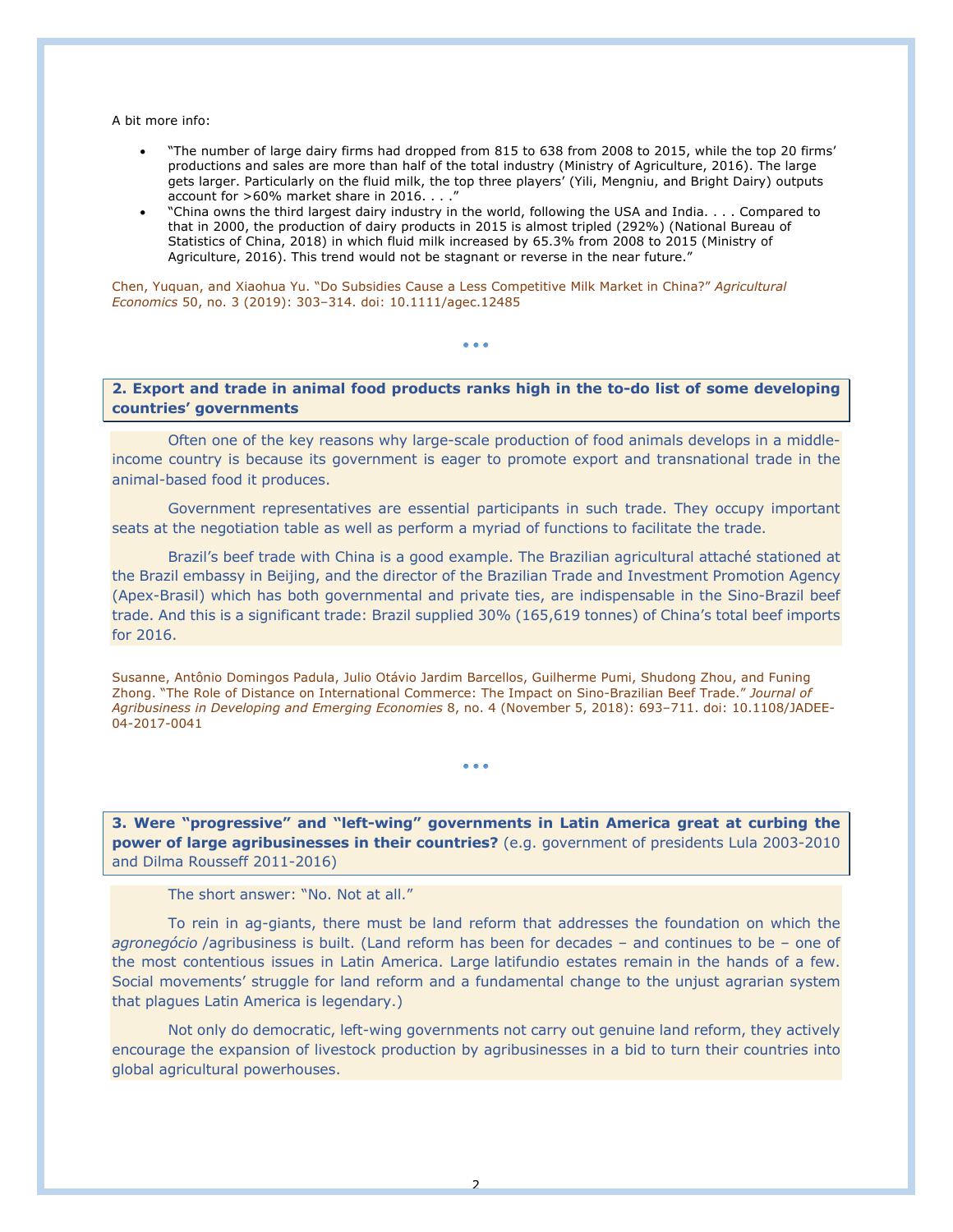A bit more info:

- ". . . left-wing governments in Latin America have not significantly transformed the industrial agribusinesscontrolled model of agriculture that they inherited from earlier governments. In fact, their policies have been instrumental for its most recent and dramatic expansion across the region. . .' Vergara-Camus, Leandro, and Cristóbal Kay. "The Agrarian Political Economy of Left-Wing Governments in Latin America: Agribusiness, Peasants, and the Limits of Neo-Developmentalism." *Journal of Agrarian Change* 17, no. 2 (2017): 415–437. doi: 10.1111/joac.12216
- "By far the most powerful political force hindering progress [in land reform] is the Ministry of Agriculture (MAPA) [in Brazil], not just through its championing of large-scale agribusiness interests and their associated export model, but also through interventions designed to deprive land reform of one of its most valuable tools—an accurate index upon which to calculate land productivity—the 'rational and appropriate use' of land."

Sauer, Sérgio, and George Mészáros. "The Political Economy of Land Struggle in Brazil under Workers' Party Governments." *Journal of Agrarian Change* 17, no. 2 (2017): 397–414. doi: 10.1111/joac.12206

# **4. Rwanda government's recent strategy to intensify poultry production has made Rwanda's poultry industry expand** *how many times faster* **than the growth in the smallholder poultry sector?**

• • •

Answer: Seven times faster.

Rwanda is a low-income country with widespread malnutrition. The 40% of its population that lives below the poverty line is dependent on agriculture for income and livelihood.

"The United Nations and the International Monetary Fund have identified livestock development as the key pillar of their poverty reduction strategy in Rwanda. The Rwandan government shares this outlook and developed policies and strategies in 2012 to enhance the nation's livestock industry – particularly with respect to the poultry sector."

"A key element of the Rwandan strategy to industrialize and commercialize its livestock production has been a comprehensive program of privatization and liberalization. . . . Rwanda's agricultural development strategy, investments, and policies have essentially disregarded the village farmers who make up the majority of farmers in the poultry sector. The role and value of smallholder farming systems continues to be neglected, overlooked, and extended little political significance or scientific prestige."

Chiles, Robert M., and Celize Christy. "Livestock Intensification Strategies in Rwanda: Ethical Implications for Animals and a Consideration of Potential Alternatives." *Global Meat: Social and Environmental Consequences of the Expanding Meat Industry* (eds. Bill Winders and Elizabeth Ransom), MIT Press, 2019, pp. 167–84. doi: 10.7551/mitpress/11868.003.0019

#### **Special note: Highly recommend reading this entire paper. For free access, go to:**

https://direct.mit.edu/books/book/4570/chapter/203952/Livestock-Intensification-Strategies-in-Rwanda - This paper gives advocates sound evidence and reasoning they can use to respond to the argument that in low-income countries such as Rwanda where food insecurity and malnutrition is deadly serious, where poverty reduction is as urgent as can be, the only possible way forward to solve these very real problems is to produce and consume more animal-based food.

- Sneak preview: Critical of the prevailing livestock-oriented approach to solving these problems, the authors put forward alternatives that are viable, don't have to cost an arm and a leg, and have multiple benefits in addition to not harming animals. For example: Fortify staple food such as beans with essential vitamins and minerals; expand smallholder agroecological cropping (e.g. by providing the necessary know-how, technology, cultivars); boost non-animal agricultural export (e.g. in tea and coffee) and diversify the economy by promoting entrepreneurship and the service sector to aid economic development; invest in girls' education and public health.

• • •

3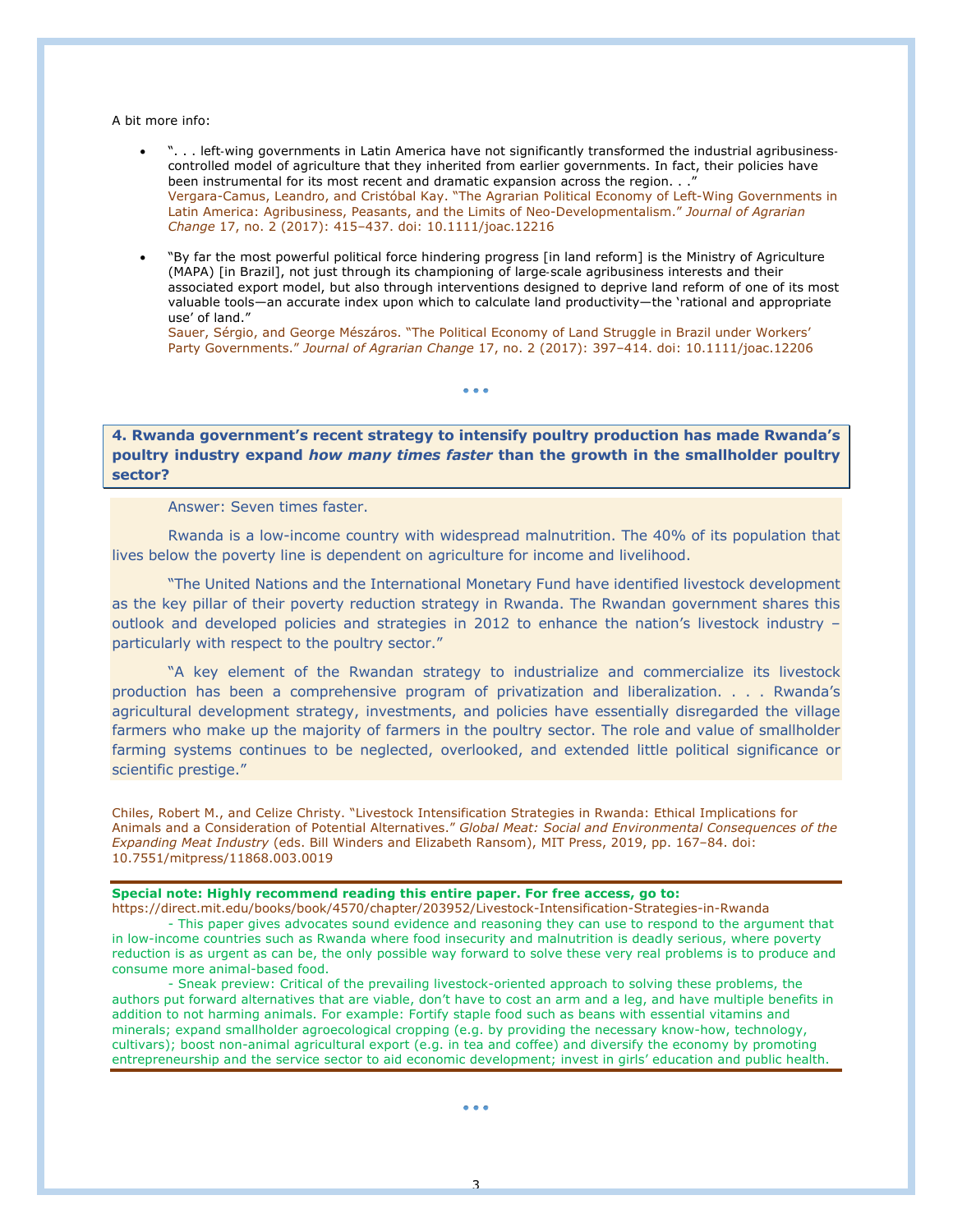## **5. Animal diseases a key challenge in South Africa government's promotion of aquaculture**

South Africa prepared an aquaculture development bill in 2018. Its main aim is to alleviate poverty, unemployment, food insecurity – the country's top challenges.

But this bill will not fulfill its objective of promoting the country's aquaculture unless the government can prevent widespread aquatic animal diseases and implement biosecurity measures. This requires "political will and an enabling legislative environment".

#### A bit more info:

- ". . . aquaculture along with capture fisheries generally contributes to poverty reduction by providing food, income and employment for both producers and the households of other contributors to the aquaculture value chain, either directly, where conditions ensure access to these food commodities through direct production, or indirectly, through trade, exports, labour, levies, taxes and foreign investment."
- "Operation Phakisa is a South African Government initiative. . . . [Its] goals for aquaculture include increasing the revenue generated by the aquaculture sector from ~US\$45 million to ~US\$200 million by increasing the production capacity of the sector by 20,000 tonnes, thereby increasing the role of aquaculture in job creation from 2,227 jobs to 15,000 jobs over a period of five years. In order to achieve these goals, some challenges have to be overcome and these include, amongst others, regulatory barriers, high production costs, access to markets and funding, insufficient skills and human capacity, non-centralised research and insufficient infrastructure in rural areas."
- "The main challenge to improving aquatic animal health in South Africa is the non-centralised nature of the legislative framework, which has resulted in a lack of coordination with respect to mandates and the responsibilities of the supporting agencies and institutions. In addition, specialist expertise, specialised infrastructure for diagnostics and quarantine, improved monitoring and control, diagnostic techniques and extension services have all been identified as pre-requisites for the implementation of a national aquatic animal health strategy."
- "Aquatic animal health awareness is increasing within the region, largely due to recent aquatic animal disease outbreaks. Opportunities therefore exist within the SADC [Southern African Development Community] region to collaborate in terms of capacity development and collectively develop regional networks and diagnostic capacity."

Christison, K. "Building a Sustainable Aquaculture Industry in South Africa: The Role of Biosecurity." *Revue Scientifique et Technique de l'OIE* 38, no. 2 (September 1, 2019): 589–600. doi: 10.20506/rst.38.2.3006

**6. Which one of these governments provides strong support to aquaculture in recent years? a) Argentina; b) Russia; c) Egypt?**

• • •

### Answer: c) Egypt.

"Development in the aquaculture industry in Egypt has been rapid in the last two decades. . . with remarkable annual growth. . . . This rapid increase is attributed to the shift from extensive and semi-intensive aquaculture towards the intensive aquaculture systems. In addition, this has been supported by the introduction of new technologies for aquafeed production (eg. extruded feed), the application of farm best management practices and the prioritization of aquaculture development sector by the government."

Shaalan, Mohamed, Magdy El-Mahdy, Mona Saleh, and Mansour El-Matbouli. "Aquaculture in Egypt: Insights on the Current Trends and Future Perspectives for Sustainable Development." *Reviews in Fisheries Science & Aquaculture* 26, no. 1 (January 2, 2018): 99–110. doi: 10.1080/23308249.2017.1358696

• • •

4